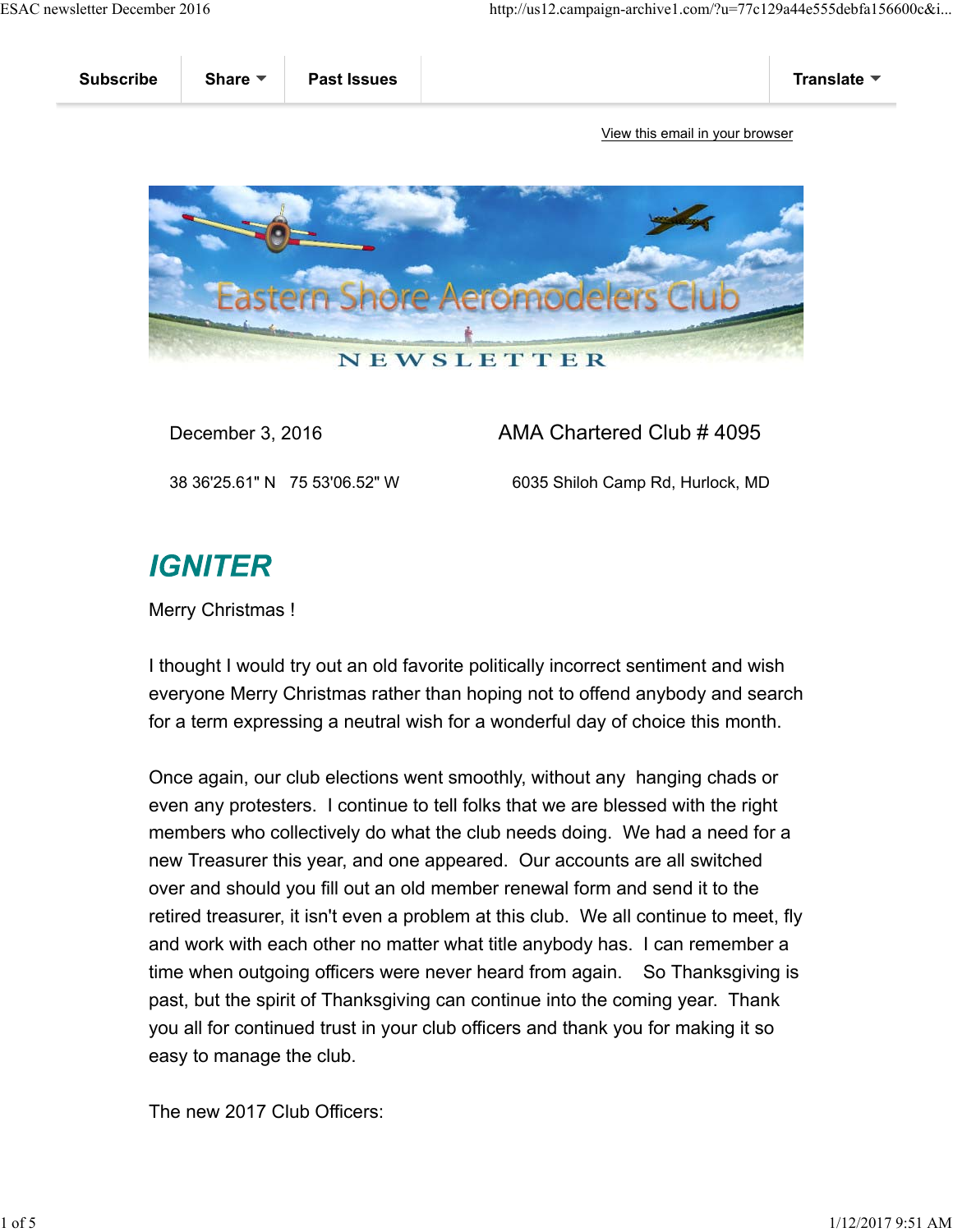Treasurer -- Jim Cockran V President -- Duane Lundahl President -- Jack Upchurch

We are hoping for 100% member renewal, and are asking everybody to fill out a membership form as well as pay up. The renewal forms serve at least 3 vital functions: 1) it helps us keep member contact information current; 2) it gives us a piece of paper to go back to should we make a mistake somewhere; 3) your signature on the form verifies that you intend to abide by our club rules and the AMA rules. I just read a club newsletter from a Northern Virginia RC club that has been visited by FAA officials who wanted to see numbers on airplanes and members carrying their FAA pilot registration cards. I doubt we will enjoy FAA attention all the way out here in our corn field, but a part of our having the right to enjoy our hobby comes from being good citizens. Do enjoy your rights but also be good citizens.

Please consider making time for the Christmas Party meeting on December 14 at 7pm. We promise to get you home before bed time:)

See you at the field,

Jack

## **ESAC Christmas Party / Meeting**

### **December 14 at 7pm -- at the Train Station in Hurlock**

- Short club meeting at 7pm to discuss club events and contest prizes
- DVD slideshow disks for members
- Door Prizes
- 1. Sodas plates and utensils provided by the club
- 2. Food provided by members
- 3. Friends/ Family /Guests welcome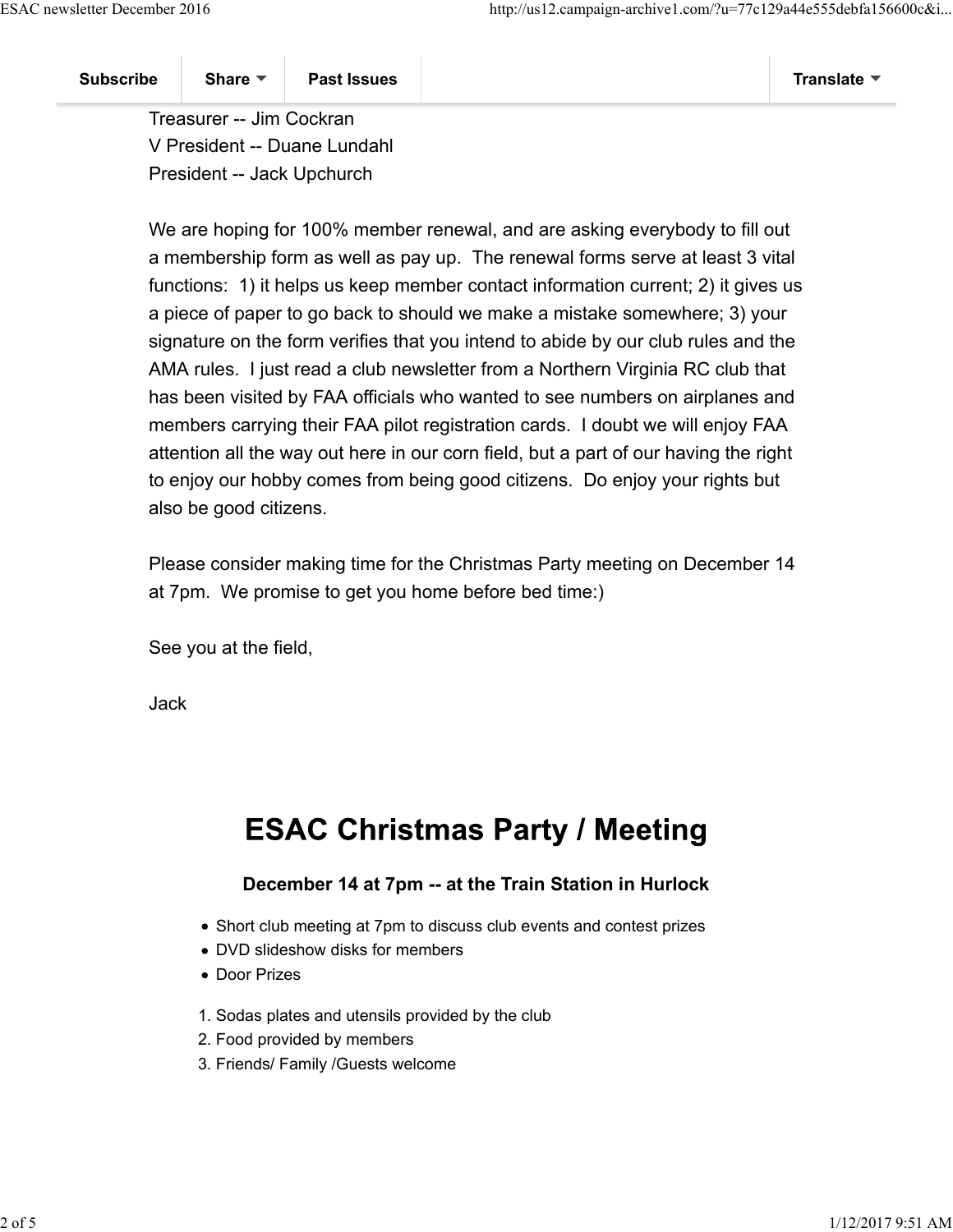## A Meeting was called to order on . . .

November 9, 2016 at 7pm. The new Treasurer provided current bank balances of \$2,498.61 in checking and \$1,709.52 in savings. The President reported that the books had been audited and bank balances reconciled prior to handing over to Jim Cockran. Members were invited to inspect the books at any time. The club pays field rent in December each year, but all other expenses are up to date.

Per the Bylaws, the nominated slate of Officers for 2017 were brought up for a formal vote of the members present. The Officers were approved by unanimous vote. Members were advised that because the club is a corporation, the Board of Directors is the official body running the club. Each year, the elected Officers become Board Members with sufficient additional members to assure no deadlock votes. Club Directors in 2017 will be: Jim Cockran, Duane Lundahl, George Fox, Matt Sebring and Jack Upchurch.

The club Christmas Party / meeting was discussed. Plans for the December 14 7pm event include food and drink provided by members and the club. Jack has a DVD slideshow of images from the past year to share with members, and we hope to have a short meeting where we discuss club event suggestions for the coming year. So far, we have suggestions of having a Jet Fun Fly and a Scale event. The JIm Coll control line event is already being planned as are the IMAC contests we have been having twice per year.

Prizes for the competition events need to be discussed as well. The pins and club T-shirts were well received, but the club will need to purchase more T-shirts in larger sizes if we want to use them again for prizes and there is a suggestion of doing something with pilot pictures and wood plaques for IMAC. We will explore our options, but wanted to briefly run the idea past members at the meeting.

There being no further business, the meeting was called to a close at 7:35pm.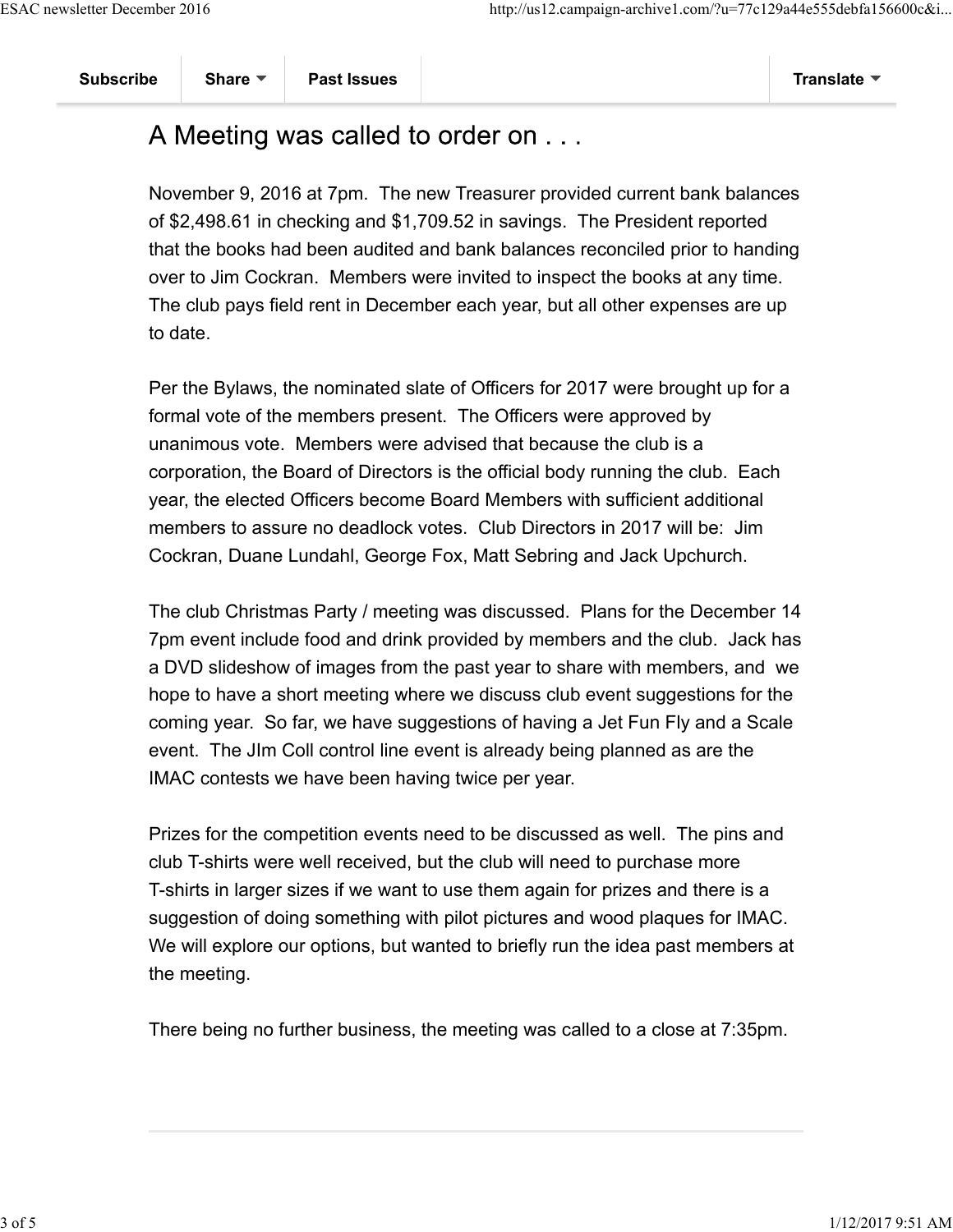### **STOLEN RC STUFF HAS BEEN RECOVERED**

The club has received word that police have recovered some stolen RC airplanes and stuff. If you have lost some RC stuff and want to check to see about having it returned, please call Patrick at Hobby Town of Easton -- 410-822-7800.

Dec 14 -- Christmas Party Meeing at the Train Station 7pm -- Bring some food to share

January 1, 2017 -- Annual unofficial "First in the Air" New Year's Day get together at the field. Electrics can fly anytime they want, Glow and gas need to wait until 9am.

**Support Our Local Hobby Shops**

**Hobby Stop** 22762 Sussex Hwy Seaford, DE 302-629-3944

**Hobby Town of Easton** 106 Marlboro Ave Easton, MD 410-822-7800

**Happy Birthday to You . . .**

John Chapis - December 17

Howard Elezy -- December 11

Mike Granger -- December 22

Ray Payne -- December 26

Len Serio -- December 24

William Tull -- December 17



**Links**

AMA Website

AMA - District IV

Know Before You Fly

FAA- Pilot Registration

Renewal Membership Form